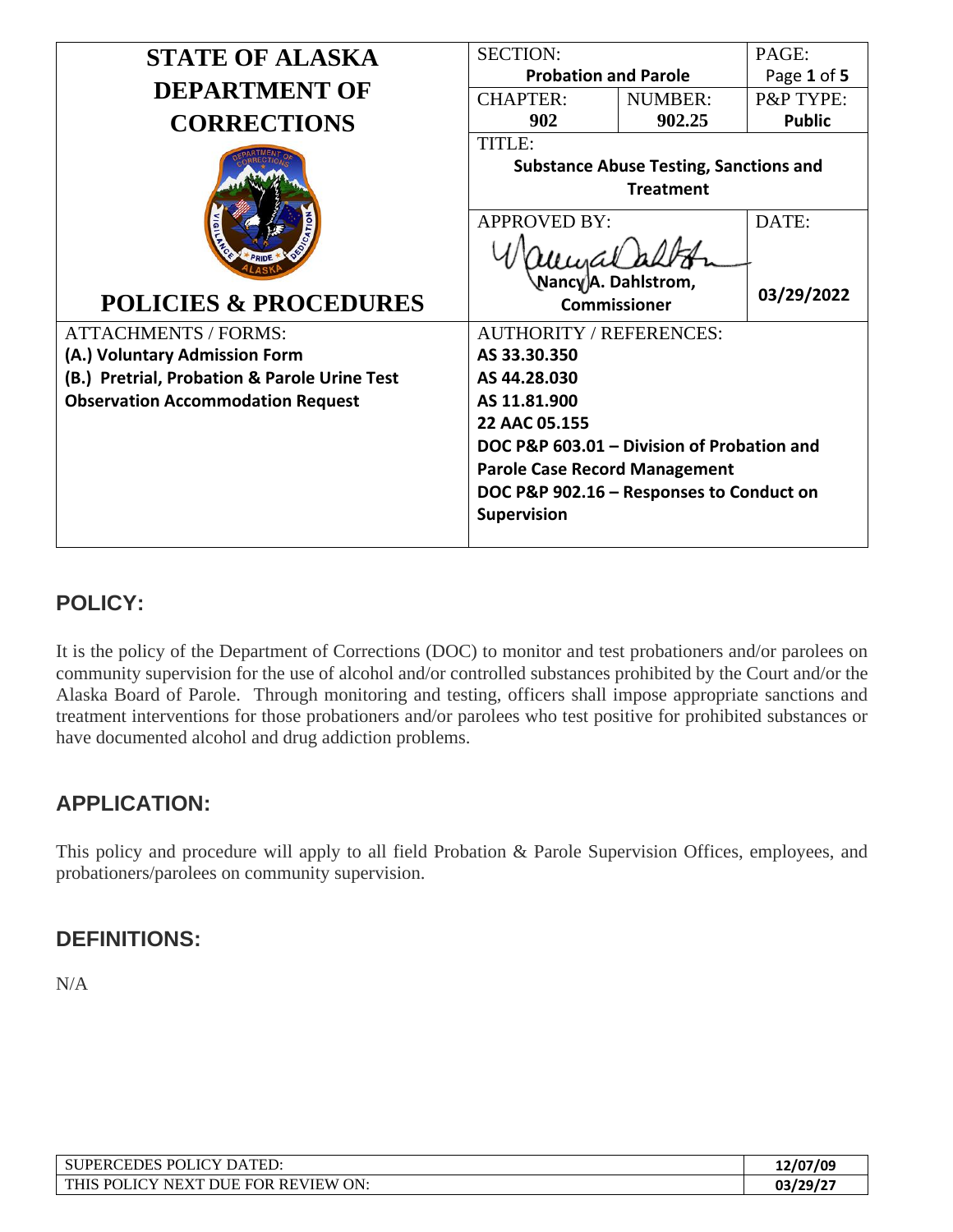| <b>SECTION:</b>                                         |         | PAGE:                |  |
|---------------------------------------------------------|---------|----------------------|--|
| <b>Probation and Parole</b>                             |         | Page 2 of 5          |  |
| <b>CHAPTER:</b>                                         | NUMBER: | <b>P&amp;P TYPE:</b> |  |
| 902                                                     | 902.25  | <b>Public</b>        |  |
| TITLE:                                                  |         |                      |  |
| <b>Substance Abuse Testing, Sanctions and Treatment</b> |         |                      |  |

# **PROCEDURES:**

- I. Testing Authority:
	- A. Department employees and authorized agents (VPSO, Law Enforcement) may only test probationers/parolees who have specific conditions of supervision that require alcohol and/or drug testing.
	- B. Probationers/parolees who do not have a specific condition requiring alcohol and/or drug testing cannot be ordered to submit to testing. A probationer/parolee may voluntarily consent to substance abuse testing. However, a positive result can only be used to recommend treatment or to request substance abuse testing/monitoring/search conditions from the court or parole board. A positive result on voluntary testing may not be used as a basis for revoking probation or parole.
- II. Testing Frequency:
	- A. Upon the start of supervision, probationers/parolees with testing conditions shall have an initial baseline test completed.
	- B. Probationers/parolees shall then be tested on a random basis as follows:
		- 1. High/Unclassified: At a minimum once every six months.
		- 2. Moderate/High; Low/Moderate Low: At a minimum once per year.
		- 3. Administrative Bank cases are not subject to random testing, unless one of the scenarios as detailed in C. 1-4 exist.
	- C. In addition to the above testing parameters, probationers/parolees with testing conditions shall be tested at the discretion of the Probation/Parole Officer if the offender is:
		- 1. Found in possession of alcohol, illegal or unauthorized substances or paraphernalia associated with drug use.
		- 2. Reported by reliable sources to have been consuming alcohol and/or using illegal or unauthorized substances.
		- 3. Suspected of being under the influence of alcohol, illegal drugs, or unauthorized substances.
		- 4. Is a suspect in or has been arrested for an offense related to drugs or unauthorized substances.

| JPERCEDES POLICY DATED:<br><b>SU</b>                          | 12/07/09 |
|---------------------------------------------------------------|----------|
| FOR REVIEW ON:<br>POLICY<br><b>THIS</b><br>NEXT L<br>ΙH<br>DТ | 03/29/2  |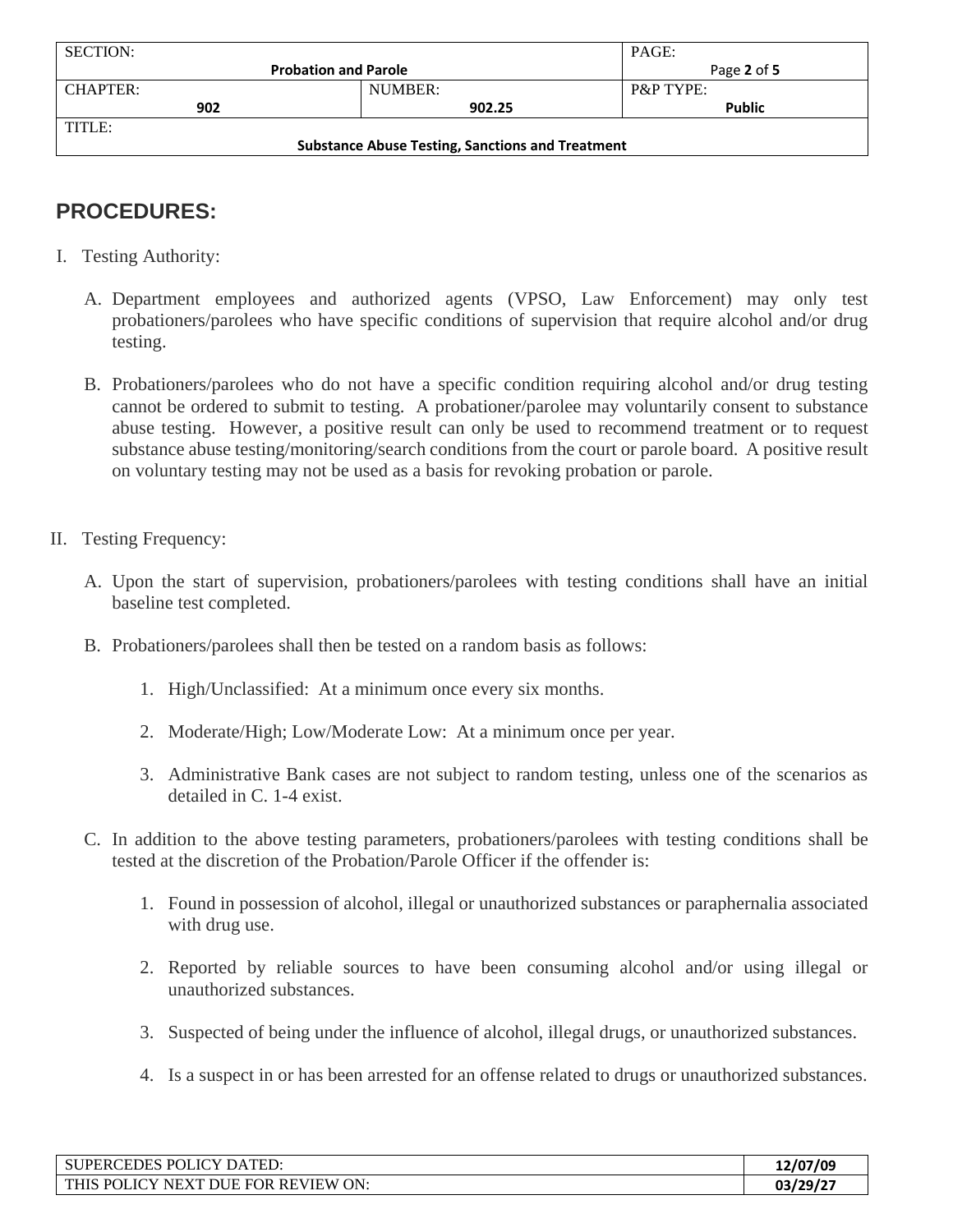| <b>SECTION:</b>                                         |                             | PAGE:                |
|---------------------------------------------------------|-----------------------------|----------------------|
|                                                         | <b>Probation and Parole</b> | Page 3 of 5          |
| <b>CHAPTER:</b>                                         | NUMBER:                     | <b>P&amp;P TYPE:</b> |
| 902                                                     | 902.25                      | <b>Public</b>        |
| TITLE:                                                  |                             |                      |
| <b>Substance Abuse Testing, Sanctions and Treatment</b> |                             |                      |

- III. Testing Procedures:
	- A. General Testing Procedures:
		- 1. Specimen collection may be performed by a department employee or authorized agent (VPSO, Law Enforcement).
		- 2. Employees and authorized agents shall be provided with training for specimen collection and use of on-site testing kits.
		- 3. The probationer/parolee will be asked if any prescription, non-prescription, or illicit medication has been taken in the last 30-days, and the probationer/parolee's response will be noted in the DOC offender management system.
		- 4. Prior to testing, the probationer/parolee may voluntarily admit to the use of alcohol or other drugs by signing a Voluntary Admission (Attachment A). Obtaining a signed Voluntary of Admission from the probationer/parolee does not preclude them from being tested.
		- 5. The probationer/parolee's behavior and conduct shall be noted in the DOC offender management system in any situation where observed intoxication is present.
		- 6. All test results (whether negative or positive) shall be recorded under the substance test tab of the DOC offender management system by the close of business or no later than the close of business the following workday, in accordance with DOC P&P 603.01 – Division of Probation and Parole Case Record Management.
	- B. Urine Testing:
		- 1. General Procedures:
			- a. Following the request to provide a urine sample, probationers/parolees will provide a urine sample for testing under the direction of a same gender employee or of the gender indicated on an approved Pretrial, Probation & Parole Urine Test Observation Accommodation Request (Attachment B).
			- b. If the probationer/parolee is unable to provide a urine sample on request, the probationer/parolee will be provided with up to 12-ounces of water and will be required to wait until they can produce a sample. A probationer/parolee who fails to provide a specimen within two (2) hours will be considered to have refused to submit a urine specimen.
			- c. Employees or authorized agents performing urine testing shall wear personal protective equipment when handling urine specimens to comply with Universal Precautions regarding occupational exposure to blood borne pathogens.

| SUPERCEDES POLICY DATED:                           | 12/07/09 |
|----------------------------------------------------|----------|
| NEXT DUE FOR REVIEW ON:<br>. POLICY<br><b>THIS</b> | 03/29/27 |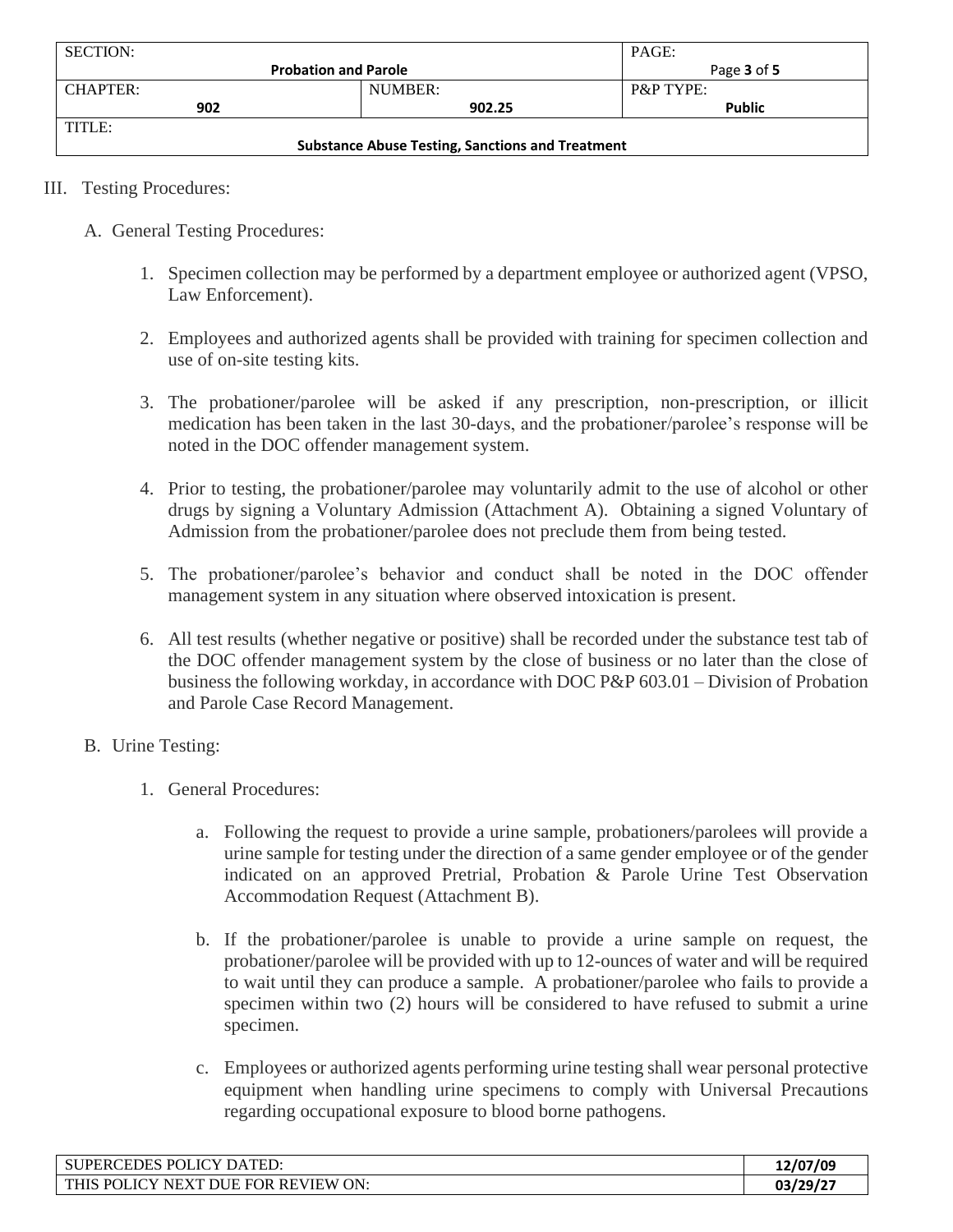| <b>SECTION:</b>                                         |                             | PAGE:                |
|---------------------------------------------------------|-----------------------------|----------------------|
|                                                         | <b>Probation and Parole</b> | Page 4 of 5          |
| CHAPTER:                                                | NUMBER:                     | <b>P&amp;P TYPE:</b> |
| 902                                                     | 902.25                      | <b>Public</b>        |
| TITLE:                                                  |                             |                      |
| <b>Substance Abuse Testing, Sanctions and Treatment</b> |                             |                      |

- d. After a cursory search for weapons or paraphernalia the probationer/parolee will be escorted to a safe area with a toilet or urinal for the purposes of urine testing.
- e. Probationers/parolees may be instructed to wash their hands with soap and water and dry them prior to submitting a urine sample.
- f. The person observing will ensure that an unadulterated urine specimen is deposited into the urine collection container.
- g. After the specimen is collected, the container must be properly secured, and the chain of custody maintained.
- h. Immediately after collection, the urine sample shall be tested on-site to determine if prohibited substances are present.

#### 2. Urine Test Results:

a. Negative Samples:

If the test results are negative, the sample may be disposed of immediately.

- b. Positive Samples:
	- i. If the sample tests positive for a prohibited substance, the probation/parole officer will address the violations based on the criminogenic needs of the offender and the totality of the circumstances and in correlation with DOC P&P 902.16 – Response to Conduct on Supervision.
	- ii. Should revocation action be taken due to the test results, the positive sample shall be properly labeled and stored in a refrigerator or freezer. The chain of custody shall also be recorded. The employee or authorized agent shall document any admission of substance use from the probationer/parolee following the initial screen which reveals a positive test.
	- iii. If the sample tests positive and the probationer/parolee denies any use of a prohibited substance and requests a confirmation test, the positive sample shall be properly labeled and stored in a refrigerator or freezer. The chain of custody shall also be recorded, and the sample shall be sent to the laboratory for retesting and confirmation at the probationer/parolee's expense.

| POLICY DATED:<br><b>RCEDES</b><br><b>SUPERC</b>                               | 12/07/09 |
|-------------------------------------------------------------------------------|----------|
| <b>THIS</b><br>I DUE FOR REVIEW<br>ON:<br>. POLIC'<br>' NEX'I'<br>$\mathbf v$ | 03/29/27 |